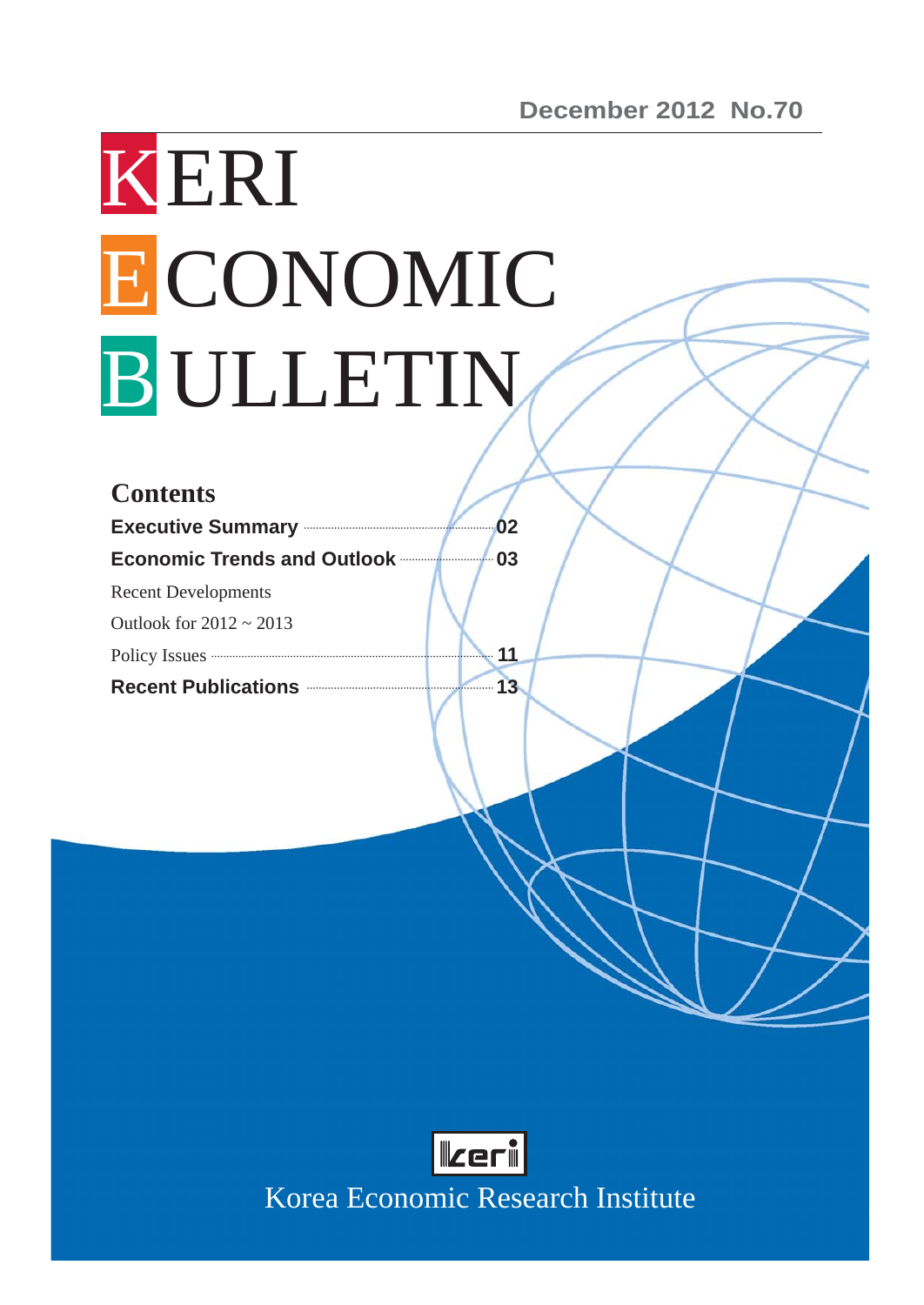## **Executive Summary**

**Korea's 2012 Growth Likely to Close at 2.2%, 2013 GDP Projected at 2.9%**

Korea's economic growth in 2012 and 2013 are projected to reach 2.2% and 2.9%, respectively. The rates have been downwardly adjusted by 0.4 and 0.3 percentage point respectively from the 2.6% and 3.3% projected in August this year. The adjustments were a result of exports being forecasted to remain at single-digit growth due to a decline in the won-U.S. dollar exchange rate, intensified export competition and strengthened trade protectionism trends amid a stagnant global economic recovery. Significant improvement also will be difficult to achieve due to the household debt burden, fall in housing prices and limitations on policy flexibility.

In terms of the final demand sector, private consumption is expected to stay in the 2% range despite upward pressure on purchasing power such as export growth and a decline in the won-U.S. dollar exchange rate. However, slower than expected recovery of the housing market and employment will offset the increase in demand. Facility investment may rebound but is expected to achieve only a mild recovery at the 3% level due to a slow domestic demand recovery in addition to weak export growth. Notwithstanding an SOC budget increase, construction investment is likely to record a low growth rate of 1.6% in 2013, as a result of a slowdown in the construction of private housing.

**Consumer Price Growth to Remain Stable at 2.7%, Won-U.S. Dollar Fx-Rate to Mark 1,054 Won per Dollar on Annual Average**

Continuing from a 2.3% expansion in 2012, consumer prices are expected to maintain the 2.5% level of stable growth in 2013, because the value of the won will appreciate and the deflation gap may continue due to a recovery in internal and external demand. With exports growing faster than imports, influenced by the stronger won, and the service balance returning to a deficit, the current account balance is expected to contract to US\$28.9 billion in 2013 from this year's US\$39.5 billion. The won-U.S. dollar exchange rate is predicted to decline to an annual average of 1,140 based on favorable supply and demand environments, easing of the global economic recession, continuation of a surplus in the current account, upgrade in the national credit rating and other factors.

**Growth for 2013 May Drop to 1.8% with Internal & External Risks, Including Re-Emergence of Eurozone Crisis, Translated Into Reality**

If the global economic growth slows due to the realization of external risks, including a re-emergence of the eurozone crisis, the U.S. fiscal cliff effects and China's growth slowdown, Korea's economic growth for 2013 is expected to drop to 2.3% from the projected rate of 2.9%. In addition, if facility investment shrinks significantly due to internal uncertainties, such as the presidential election aftereffects, and 'economic democratization' pledges, growth for 2013 may decline even further to 1.8%.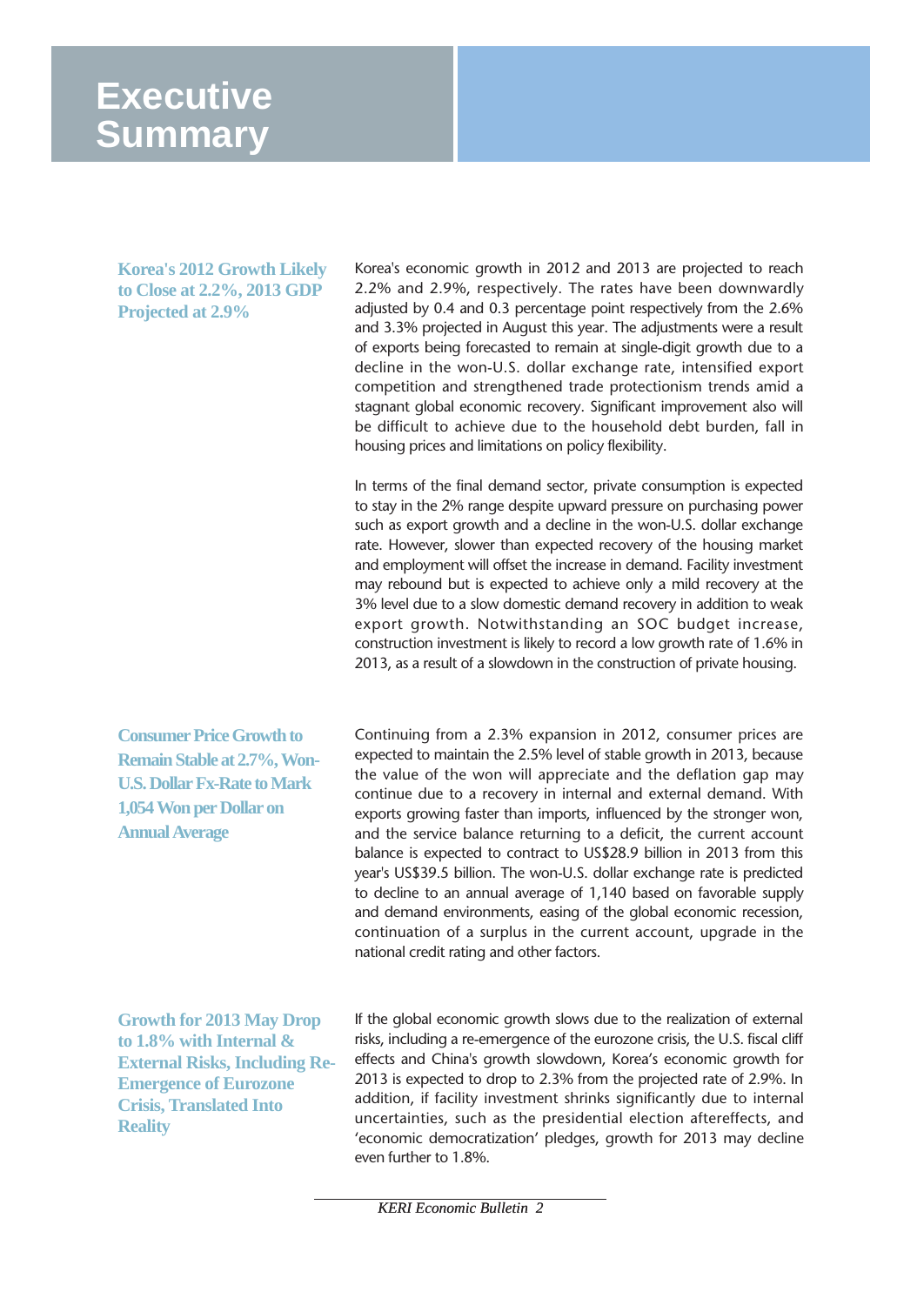# **Economic Trends and Outlook**

# Recent Developments

**Growth in 3rd Qtr. of 2012 Registered 0.1% Year-on-Year, Down from 0.3% in 2nd Qtr.** 

Low growth of less than 1% continued for the sixth consecutive quarter since the 2nd quarter of 2011. The year-on-year growth rate was 1.5%, the lowest level since 1.0% in the 3rd quarter of 2009. In the third quarter of this year, consumption, exports and construction investment rebounded slightly, but a significant slowdown in facility investment was a major factor in the poor economic growth. Facility investment in the third quarter recorded -4.8% after posting -7.0% in the second quarter.



**GDP Growth**

**Export Growth Continued in Oct. and Nov., Trade Balance Also Recorded a Surplus for 10th Consecutive Month** 

In October and November this year, export growth rebounded to 2.5% from -5.7% in the third quarter. With imports slowing more than exports since the second quarter, however, the trade balance continues to record a significant surplus. The January-November trade surplus scale was US\$26.8 billion.



#### **Exports, Imports and Trade Balance**

*KERI Economic Bulletin 3*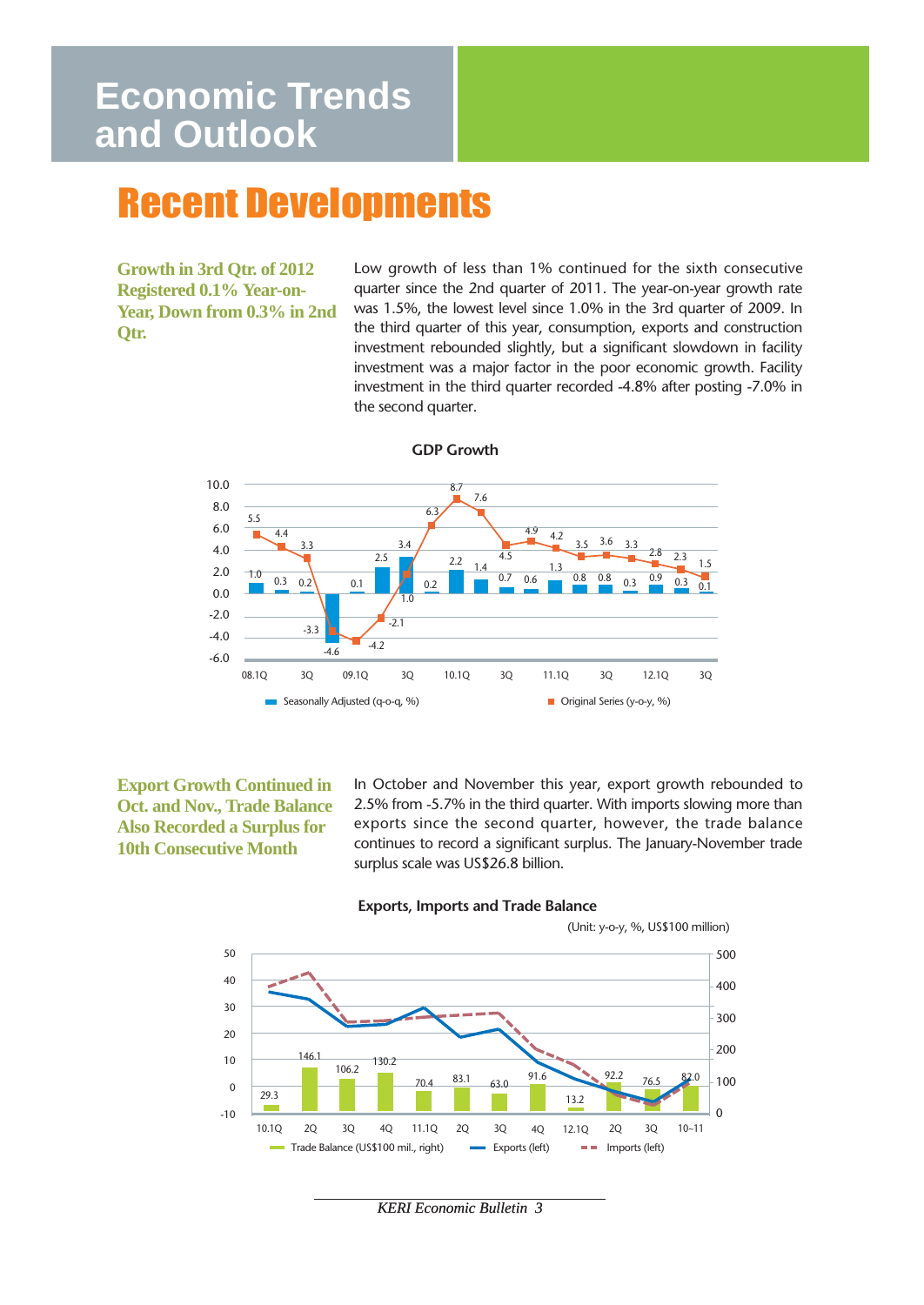## **Current Account Surplus US\$14.6 Bil. in 3rd Qtr., US\$5.2 Bil. in Oct.**

The current account surplus for January-October this year posted US\$34.1 billion, a remarkable improvement of US\$15.2 billion from US\$18.9 billion in the same period of 2011. This result is attributed to the expansion of the commodity balance surplus amid a continuing service balance surplus.

#### **Current Account Balance**

|                                |           |         |        |        |        |        | (Unit: US\$100 mil.) |
|--------------------------------|-----------|---------|--------|--------|--------|--------|----------------------|
|                                | 2011      |         |        |        | 2012   |        |                      |
|                                | Jan.-Oct. | Year    | 1/4    | 2/4    | 3/4    | Oct.   | Jan-Oct.             |
| <b>Current Account Balance</b> | 189.4     | 260.7   | 25.6   | 111.9  | 145.6  | 58.2   | 341.3                |
| Goods                          | 244.2     | 316.6   | 26.1   | 85.2   | 133.4  | 52.1   | 296.8                |
| <b>Services</b>                | $-53.5$   | $-58.5$ | $-6.5$ | 23.1   | 6.5    | 3.8    | 27.0                 |
| Primay Income                  | 20.8      | 28.9    | 14.9   | 8.2    | 10.4   | 5.2    | 38.7                 |
| Secondary Income               | $-22.0$   | $-26.3$ | $-8.9$ | $-4.7$ | $-4.8$ | $-2.9$ | $-2.12$              |

## **Consumer Prices Stabilized After Temporary Rise in Sept.**

Despite a bound in September from the low point in August, consumer price inflation was at the 1% level in October and November. Compared with September, consumer prices posted declines for the two consecutive months of October and November.



*KERI Economic Bulletin 4*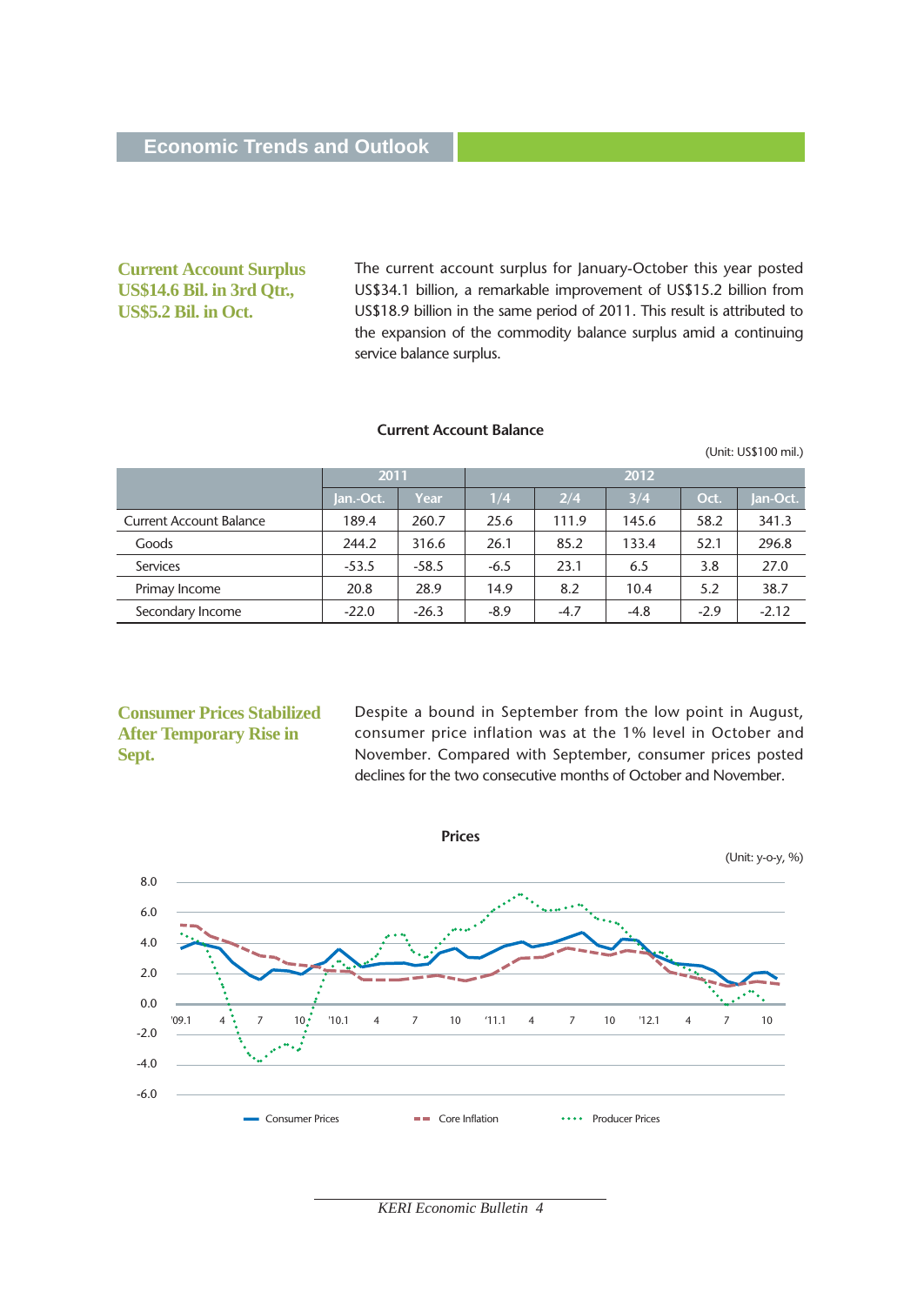## **Employment Maintained Quantitative Growth But High Youth Unemployment Continued**

The number of employed increased by about 400,000 in October and the unemployment rate continued its decline since the 1st quarter of this year. However, the downward trend of youth employment worsened further since the second quarter, so the youth unemployment rate rose to 6.9% in October, up 0.2 percentage point year-on-year.



**Market Interest Rate Rises Slightly Due to Base Rate Freeze and Weaker Preference for Safe Assets** 

The corporate bond yield rate (2-year, AA-) rebounded to 3.31% on December 4, rising from 3.23% on October 10. The treasury bond (3 year) interest rate also increased from 2.71% to 2.84% in the same period.

**Won-U.S. Dollar Fx-Rate Falling Since Quantitative Easing Measures by ECB and FRB.**

The won-U.S. dollar exchange rate is declining as factors pushing the rate lower are leading to an increase in the inflow of funds. The dominating factors are, first, the quantitative measures taken by the European Central Bank (ECB) and U.S. Federal Reserve Board (FRB) and a rise in the Korea's national credit rating; second, weaker preference for safe assets following the eurozone crisis and mitigated fears of a global economic recession; and third, continuation of significant current account surpluses.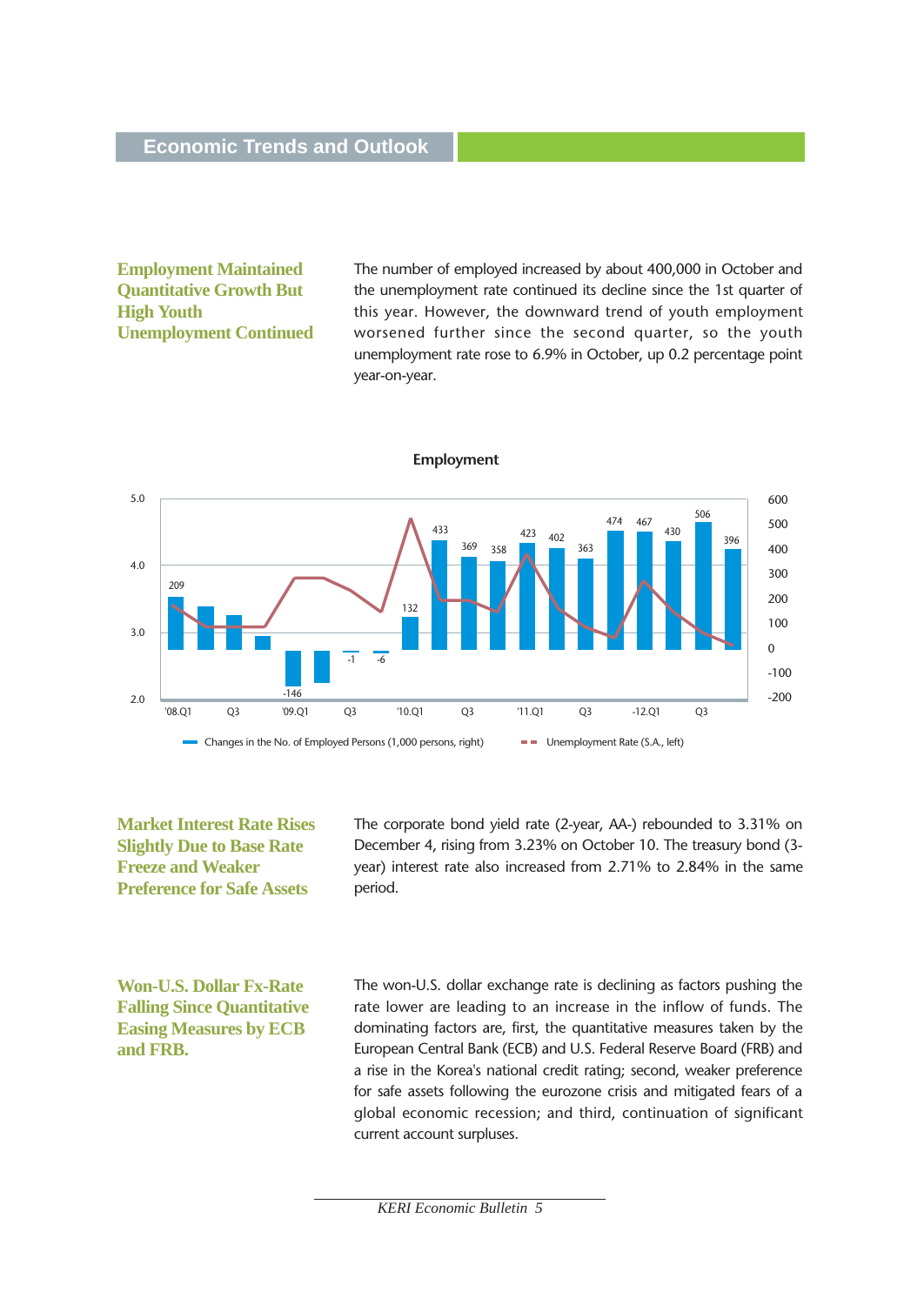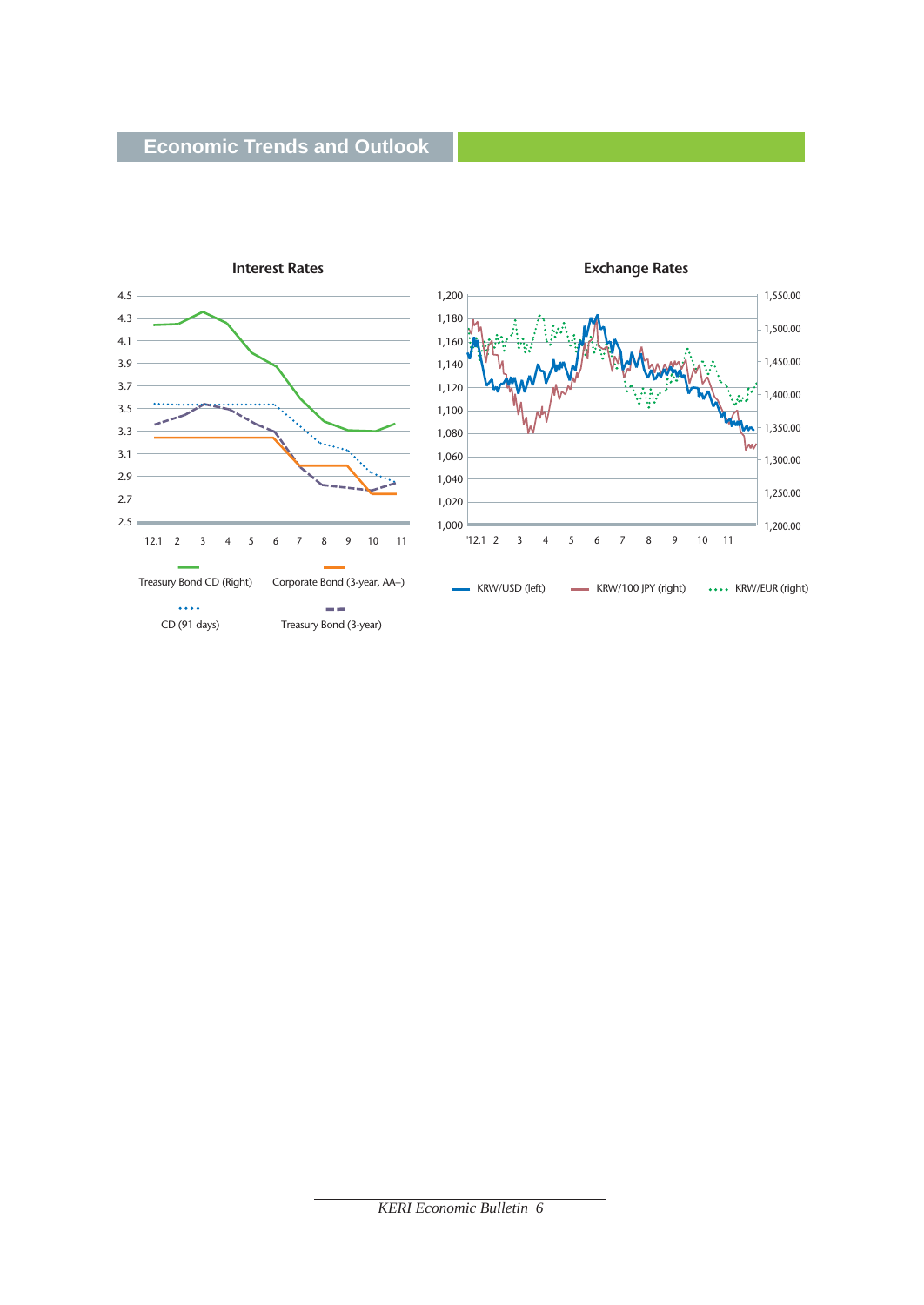**Economic Trends and Outlook**

# Outlook for 2012~2013

## **1. Internal and External Environments**

| <b>Global Economic Growth</b><br>for 2013 - Difficult to<br><b>Expect Visible Rebound</b><br>(IMF: 3.6%, OECD: 3.4%) | The eurozone economy is likely to continue its economic slowdown in<br>2013 as investment and consumption sentiment are shrinking in line<br>with the region's fiscal austerity measures amid the fatigue of all<br>eurozone economies from the on-going financial crisis. In the United<br>States, a gradual recovery of housing business conditions may<br>contribute to the recovery of consumption to a certain extent but its<br>strength will not be sufficient to drive the overall economic recovery.<br>Therefore, the U.S. economy is expected to continue to experience low<br>growth of 2.1% in 2013, down from 2.2% in 2012.                                                                                                                                                                                                        |
|----------------------------------------------------------------------------------------------------------------------|--------------------------------------------------------------------------------------------------------------------------------------------------------------------------------------------------------------------------------------------------------------------------------------------------------------------------------------------------------------------------------------------------------------------------------------------------------------------------------------------------------------------------------------------------------------------------------------------------------------------------------------------------------------------------------------------------------------------------------------------------------------------------------------------------------------------------------------------------|
|                                                                                                                      | China is expected to enter a stabilization stage through the<br>government's full-fledged economic stimulus policies along with its<br>leadership change. Accordingly, China's economic growth is projected<br>at 7.8% for 2012 and 8.2% for 2013. With the completion of recovery<br>expenditures resulting from the earthquake and related disasters,<br>Japan's economic growth is expected to record 1.2% in 2013, lower<br>than the 2.2% in 2012.                                                                                                                                                                                                                                                                                                                                                                                           |
| <b>Int'l Oil Prices May Decline</b><br><b>Slightly in 2013 Compared</b><br><b>With 2012</b>                          | Despite price push factors, such as the Middle East region's geopolitical<br>risks and the quantitative easing policy measures of major countries, an<br>excess supply situation following mild demand growth is likely to<br>restrict oil price hikes.                                                                                                                                                                                                                                                                                                                                                                                                                                                                                                                                                                                          |
| <b>Yen and Euro Currencies to</b><br><b>Weaken; Yuan to</b><br><b>Strengthen Mildly</b>                              | The U.S. dollar is expected to weaken due to expanded<br>implementation of QE3 by the Federal Reserve Board (FRB) and other<br>factors. However, the dollar will be stronger against the yen and euro<br>as Japan and the eurozone are experiencing comparatively low<br>economic growth. Considering the Japanese government's<br>implementation of further monetary easing in the wake of the Liberal<br>Democratic Party's rise to power, the yen currency is expected to<br>continue to weaken. With economic depression continuing in the<br>course of adjusting debts in financial-crisis-stricken countries, the euro<br>also is likely to weaken. In expectations of a recovery from the global<br>recession and housing market revival, China's yuan is projected to<br>rebound and appreciate mildly from the current weakening trend. |
| <b>Major Assumptions for</b><br><b>Projections</b>                                                                   | Global economic growth rates for 2012 and 2013 were assumed to be<br>3.3% and 3.5% respectively. International oil prices (Dubai oil basis)<br>were assumed to be US\$105/bbl. for 2012 and US\$100/bbl. for 2013.                                                                                                                                                                                                                                                                                                                                                                                                                                                                                                                                                                                                                               |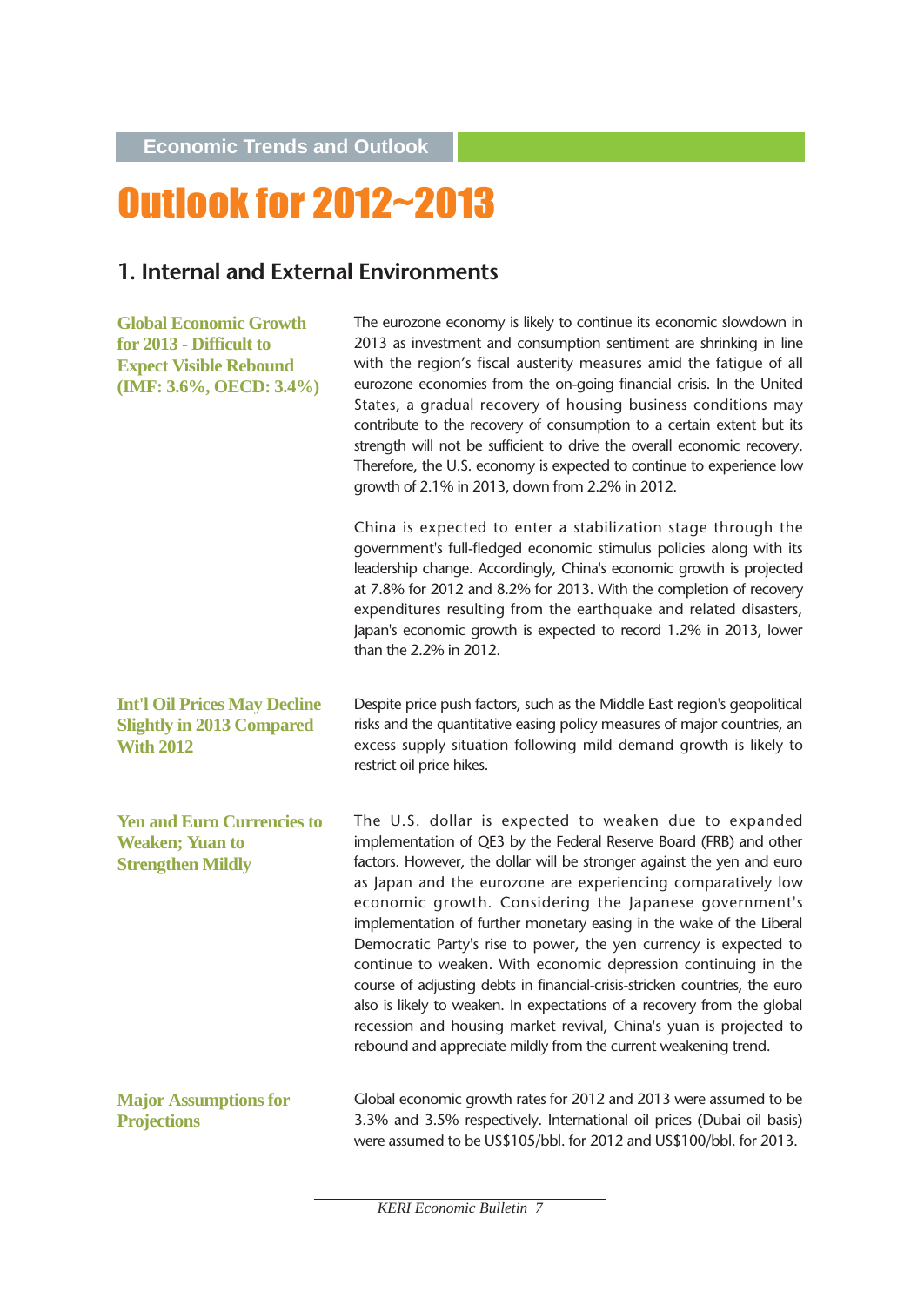## **2. Outlook for the Korean Economy (2012~2013)**

**Growth: 2.2% for 2012 2.9% for 2013**

The Korean economy for 2013 is expected to achieve mild growth, slightly higher than the estimated growth of about 2.2% for 2012, and post a growth rate of slightly less than 3%.

Externally, the projected global economic growth of 3.6% for 2013 lags far behind the 4.2% for the 2000~2007 period. The global growth rate is lower because, even if the current crisis is overcome, a stronger contraction in response to the U.S. fiscal debt will be inevitable amid the economic recession that seems unavoidable following fiscal retrenchment in the European region.

Internally, due to a weakening of debt repayment capacity in the household sector, the domestic demand slowdown is likely to continue, buying and selling prices of houses may fall and consumption sentiment also is expected to shrink in the course of rental housing price adjustments. Additional interest rate cuts would not be easy due to the price environment. When considering the aspect of fiscal stability or policy effects, implementation of an expansionary fiscal policy will be limited as well. It will not be easy either to maintain a stable won value amid the exchange rate battles of major countries.

**Private Consumption: 1.6% for 2012**  $\rightarrow$  2.4% for 2013

Private consumption growth for 2013 is expected to rise compared with 2012 owing to an increase in purchasing power following export recovery and the won-U.S. dollar exchange rate decline. However, limiting factors like household debt adjustments remain so growth may be capped at about 2.4%. In the future, an employment growth slowdown and delayed housing market recovery also will serve as factors restricting consumption.

**Facility Investment: 1.0%** for  $2012 \rightarrow 3.4\%$  for 2013 Facility investment growth for 2013 is forecast to be stronger than for 2012, but will remain in the 3~4% range. This result is because corporate investment sentiment is forecast to shrink, affected by the delayed domestic recovery in addition to limited export growth, slow improvement in external environments below previous levels, etc.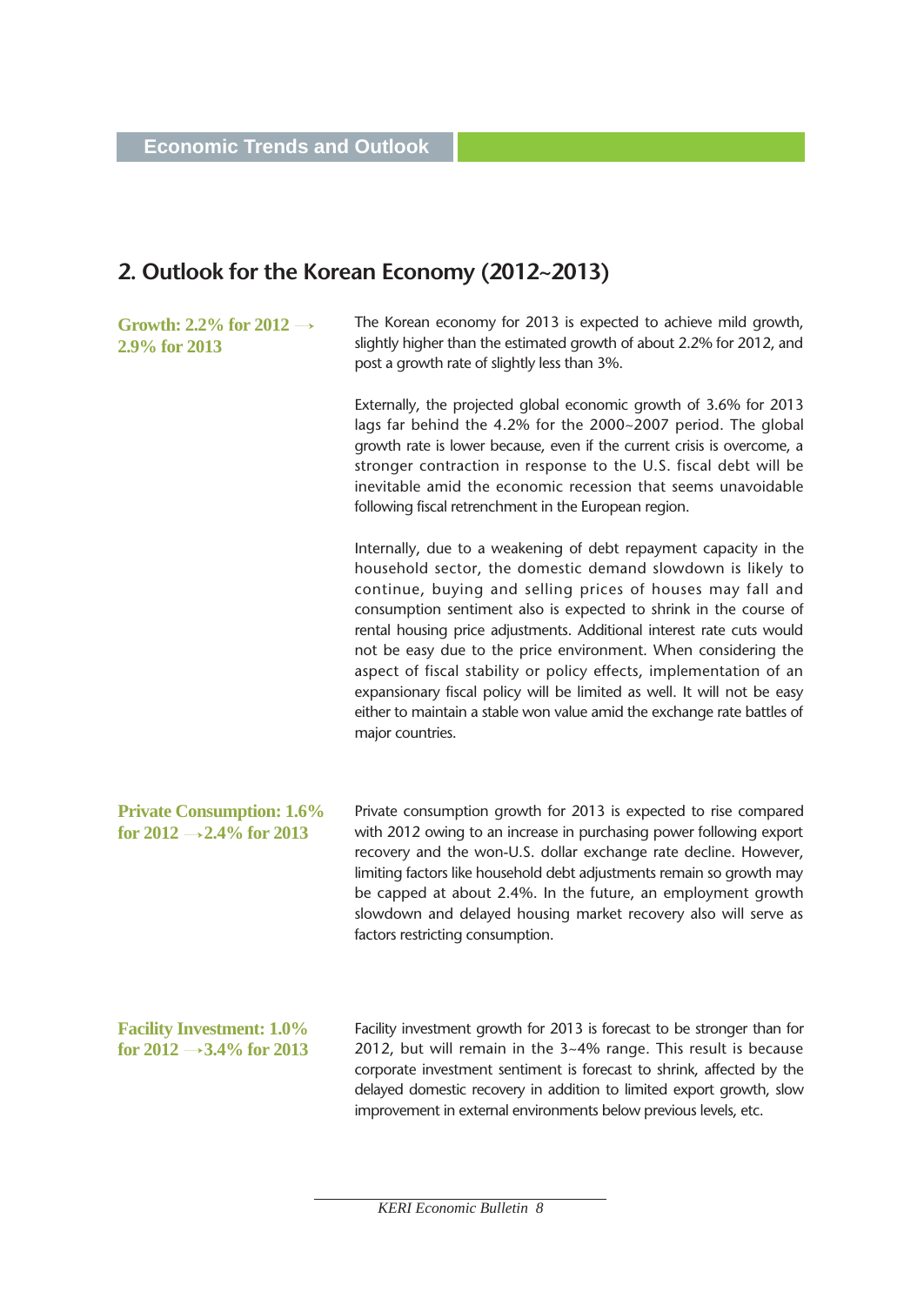## **Economic Trends and Outlook**

| <b>Construction Investment:</b><br>0.3% for 2012 $\rightarrow$ 1.6% for<br>2013                                               | Owing to an increased SOC budget, public construction in 2013 may<br>recover. With recovery in private housing construction being delayed,<br>however, overall construction investment is expected to remain at a<br>low annual growth rate of 1~2% in 2013.                                                                                                                                           |
|-------------------------------------------------------------------------------------------------------------------------------|--------------------------------------------------------------------------------------------------------------------------------------------------------------------------------------------------------------------------------------------------------------------------------------------------------------------------------------------------------------------------------------------------------|
| <b>Export Growth (nominal,</b><br><b>US dollar): 0.7% for 2012</b><br>$\rightarrow$ 5.6% for 2013                             | An export recovery may continue as an improvement in the global<br>economy is expected in 2013. But with worsening trade environments,<br>including stronger trade protectionism, export growth will likely remain at<br>5%. The projection of a won-U.S. dollar exchange rate decline will serve as<br>a limiting factor on exports.                                                                  |
| <b>Current Account Surplus:</b><br>US\$39.5 Bil. for $2012 \rightarrow$<br><b>US\$28.9 Bil. for 2013</b>                      | The commodity balance surplus is expected to contract slightly in<br>2013, with growth of imports outpacing that of exports. The service<br>balance is likely to be in deficit due to won currency appreciation,<br>economic recovery and other factors. As a result, the current account<br>surplus for 2013 is projected at US\$28.9 billion, lower than the<br>US\$39.5 billion in 2012.            |
| <b>Consumer Prices: 2.3% for</b><br>$2012 \rightarrow 2.7\%$ for 2013                                                         | Although increase and decrease factors may coexist next year,<br>consumer prices are expected to continue the stabilization trend within<br>the range of 2.5~3.0%. The growth rate of the consumer prices is likely<br>to remain at around 3%, sustaining the deflationary gap, and the won<br>value appreciation will limit price increases.                                                          |
| <b>Corporate Bond Yield Rate</b><br>(3-year, AA-): 2.37% for 2012<br>$(2nd \text{ Half}) \rightarrow 3.8\% \text{ for } 2013$ | Market interest rates are expected to register a slight growth trend as<br>mitigated uncertainty in the eurozone and the global economy may<br>lead to a gradual economic recovery in Korea and a boost in prices.<br>With the focus of monetary policy also turning again to prices, the base<br>rate is likely to be frozen or converted to an increasing trend again in<br>the second half of 2013. |
| <b>Won-USD Fx-Rate: 1,128</b><br>Won for $2012 \rightarrow 1,054$ Won<br>for 2013                                             | The won-U.S. dollar exchange rate is expected to decline mildly in<br>2013 as the preference for risky assets is gradually decreasing due to<br>the improvements in the U.S. economy and the mitigation of the<br>European financial crisis. The inflow of foreign funds into Korea is likely<br>to continue with its continuous current account surpluses and<br>upgraded national credit rating.     |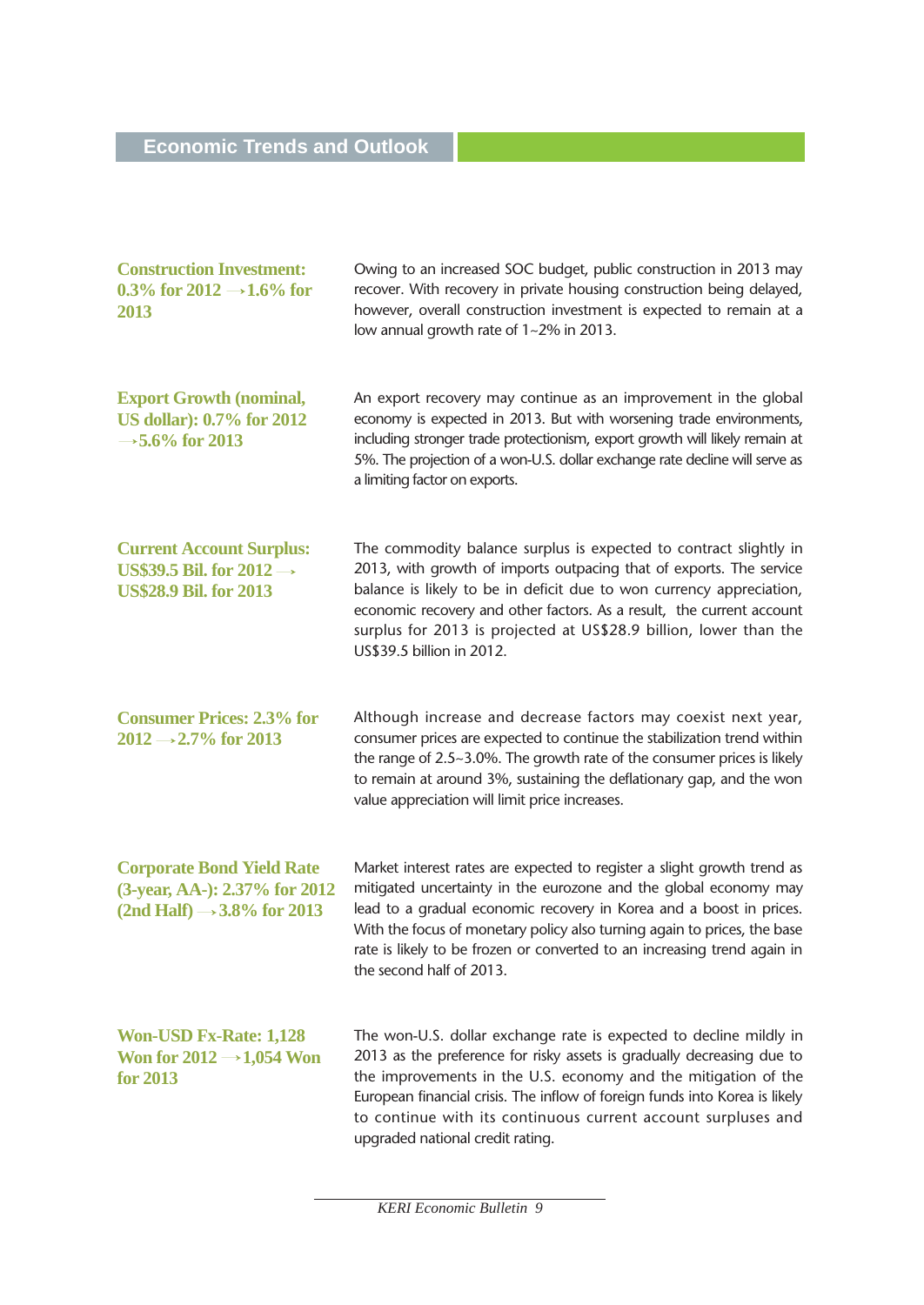|                                        | 2011    | 2012     |          | 2013    |          |          |         |
|----------------------------------------|---------|----------|----------|---------|----------|----------|---------|
|                                        | Year    | 1st Half | 2nd Half | Year    | 1st Half | 2nd Half | Year    |
| <b>GDP</b>                             | 3.6     | 2.5      | 1.8      | 2.2     | 2.0      | 3.6      | 2.9     |
| (SA, q-o-q, %)                         |         | 1.2      | 0.6      |         | 1.3      | 2.3      |         |
| Private Consumption                    | 2.3     | 1.3      | 1.9      | 1.6     | 2.0      | 2.8      | 2.4     |
| <b>Construction Investment</b>         | $-5.0$  | $-0.6$   | 0.0      | $-0.3$  | 1.1      | 2.0      | 1.6     |
| Equipment Investment                   | 3.7     | 2.2      | $-4.2$   | $-1.0$  | $-0.2$   | 7.2      | 3.4     |
| Exports (Goods & Service)              | 9.5     | 3.9      | 3.6      | 3.7     | 4.5      | 6.6      | 5.6     |
| Imports (Goods & Service)              | 6.5     | 2.4      | 2.1      | 2.3     | 4.1      | 6.8      | 5.5     |
|                                        |         |          |          |         |          |          |         |
| <b>Consumer Prices</b>                 | 4.0     | 2.7      | 1.9      | 2.3     | 2.5      | 3.0      | 2.7     |
|                                        |         |          |          |         |          |          |         |
| Current Account Balance (US\$100 mil.) | 260.7   | 137.5    | 257.8    | 395.3   | 89.1     | 200.1    | 289.2   |
| Commodity                              | 316.6   | 111.3    | 256.8    | 368.1   | 99.9     | 211.8    | 311.8   |
| Exports (BOP Base)                     | 5,517.7 | 2,734.1  | 2,821.8  | 5,555.9 | 2,854.9  | 3,015.7  | 5,870.6 |
| Growth (%)                             | 19.6    | 1.4      | 0.0      | 0.7     | 4.4      | 6.9      | 5.7     |
| Imports (BOP Base)                     | 5,201.1 | 2,622.8  | 2,565.0  | 5,187.8 | 2,755.0  | 2,803.9  | 5,558.9 |
| Growth (%)                             | 23.4    | 2.3      | $-2.8$   | $-0.3$  | 5.0      | 9.3      | 7.2     |
| Service & Others                       | $-55.9$ | 26.2     | 0.9      | 27.1    | $-10.9$  | $-11.7$  | $-22.6$ |
|                                        |         |          |          |         |          |          |         |
| Ex Rate (Avg. KRW/USD)                 | 1,108.0 | 1,141.7  | 1,113.3  | 1,127.5 | 1,071.5  | 1,036.5  | 1,054.0 |
| Corp. Bonds Yield (3-year, AA-)        | 4.4     | 4.2      | 3.3      | 3.7     | 3.5      | 4.0      | 3.8     |
| Unemployment Rate (%)                  | 3.4     | 3.6      | 3.4      | 3.5     | 3.5      | 3.3      | 3.4     |

## **Outlook for Korean Economy**

(Unit: y-o-y, %, US\$100 million (int'l balance of payments)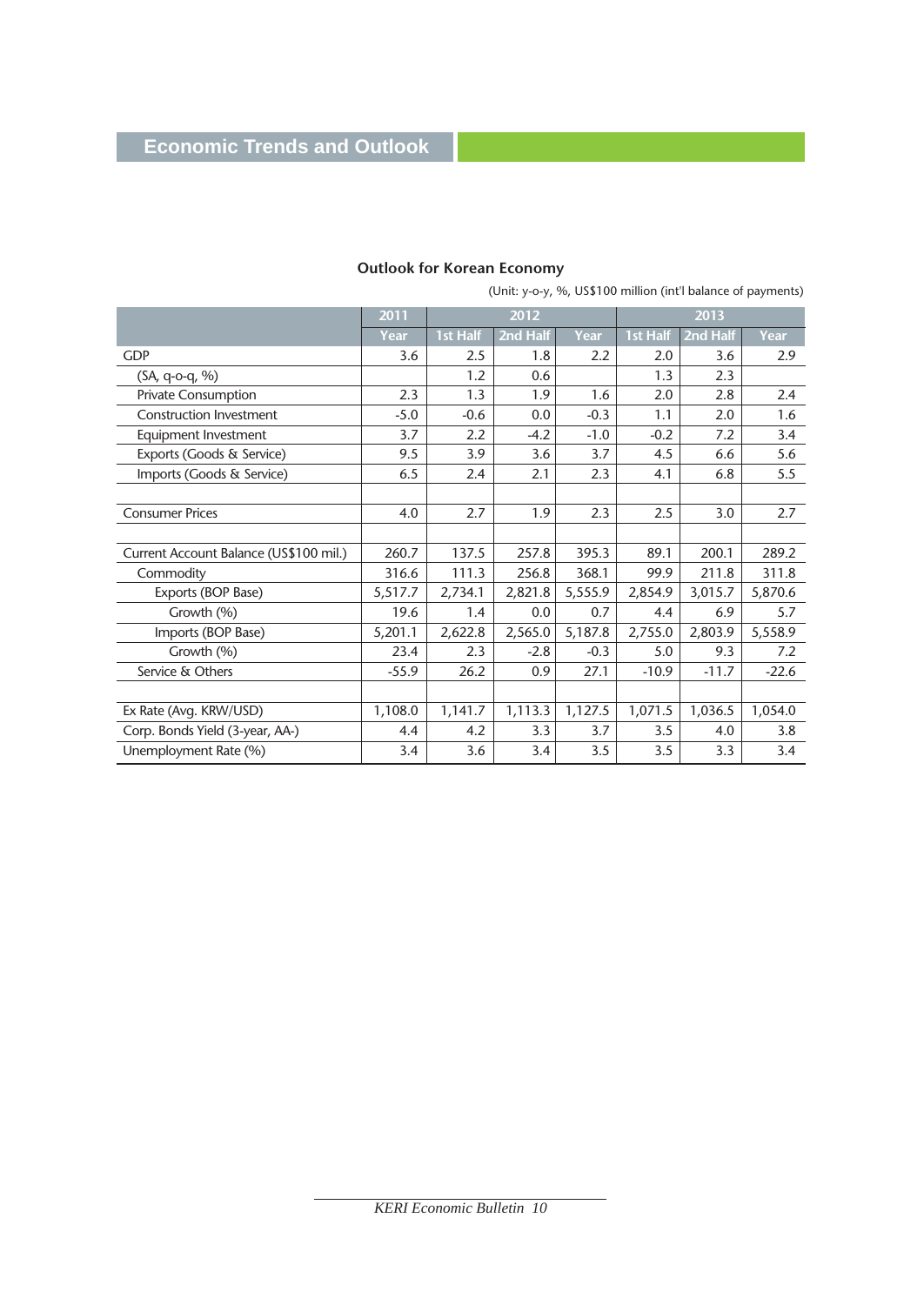**Economic Trends and Outlook**

# Policy Issue:

Major Risk Factors and the Korea Economy in 2013

**Major Risk Factors Expected in 2013**

#### **Possible Re-Emergence of European Financial Crisis**

Fears of risks, including uncertainty related to rescuing Spain, are remaining and the possibility of risk infection related to Italy will last until the situation in its neighboring countries improves. Moreover, if the policy coordination in the eurozone encounters uncertainties again, another financial crisis may emerge with severe public resistance and the worsening of credibility regarding belt-tightening policies.

## **Risks Associated With U.S. Fiscal Cliff and Subsequent Expansion of Uncertainties in Financial Markets**

If the Congress is unable to reach an agreement on the fiscal cliff, the U.S. economy may fall into a deep and prolonged recession. Even with the settlement over the fiscal cliff, some measures to raise taxes such as ending the social security tax relief would have to be carried out, making economic recovery difficult.

#### **China May Continue Unstable Growth of Less Than 8% Level**

The effects of the policies to boost domestic demand in China are uncertain since China's local governments have made bad investments, worsening its financial capability. A mountain of debt by the stimulus packages that have been implemented since the global financial crisis in 2008 has limited the capability of the Chinese government to afford another big stimulus budget. Moreover, if its new leadership does not settle in quickly, risks of social unrest will likely rise.

## **Additional Facility Investment Shrinkage due to Economic Democratization, etc.**

The growth rate of tangible assets owned by the business groups under the total equity investment ceiling rule was only 3.5% from 2000 to 2008, significantly lower than the 9.3% of other business groups. This analysis shows that the total equity investment ceiling system for large corporations in Korea has negative effects on the real the investment. Also, the circular equity investment ban has to undermine the investment of companies by making them heavily invest in defending their management rights.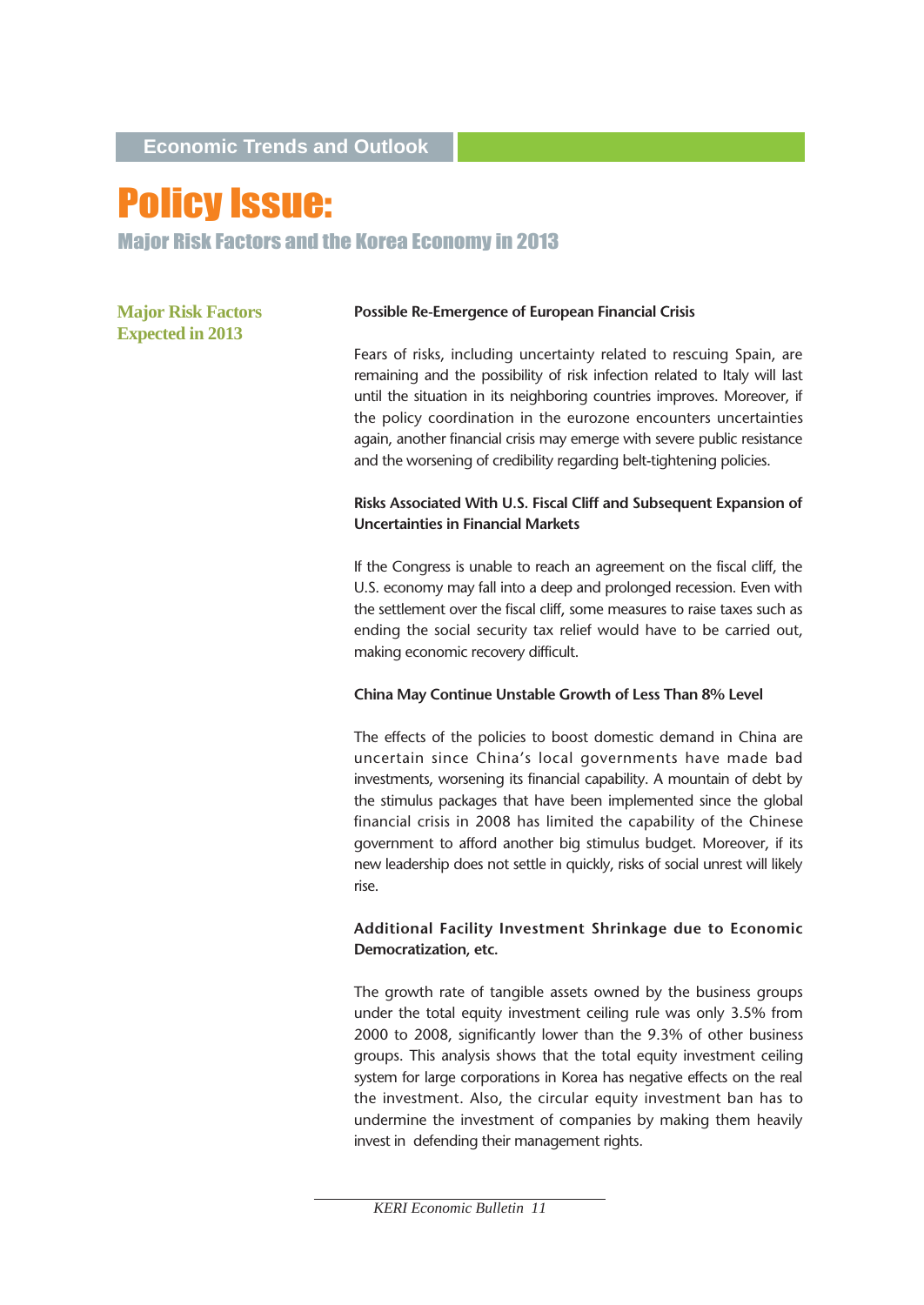## **Impacts of Risk Factors on 2013 Korean Economy**

#### **Basic Assumptions for Risk Factors**

*Assumption 1*: Global economic growth falls to 2.0% (about 1.6 percentage points lower than the projected 3.6%) due to the materialization of external risks, such as deepening of the eurozone crisis, U.S. fiscal cliff and China's economic slowdown.

*Assumption 2*: Facility investment drops to -4.5% (about 8 percentage points lower than the projected 3.4%) due to the presidential election effects and 'economic democratization' pledges.

## **Analysis Results: National economic growth in 2013 may decrease to 1.8% from 2.0%.**

|                    | <b>Assumptions</b>                                                                                                                                  | <b>Projections of</b><br>2013 Korean<br><b>Economic Growth</b> |
|--------------------|-----------------------------------------------------------------------------------------------------------------------------------------------------|----------------------------------------------------------------|
|                    | Continuation of European                                                                                                                            |                                                                |
| Assumption 1       | $Crisis + U.S.$ Fiscal Cliff $\rightarrow$ Global                                                                                                   | $2.9\% \rightarrow 2.3\%$                                      |
|                    | Economic Growth to Fall to 2.0%                                                                                                                     | (down 0.6% point)                                              |
|                    | From 3.6% in Line with IMF's Projection                                                                                                             |                                                                |
| Assumption 2       | Investment Sentiment<br>Instability + Economic<br>Democratization → Korea's Domestic<br>Facility Investment Growth to Fall to<br>$-4.5\%$ from 3.4% | $2.9\% \rightarrow 2.4\%$<br>(down 0.5% point)                 |
| Assumption $1 + 2$ |                                                                                                                                                     | $2.9\% \rightarrow 1.8\%$<br>(down 1.1% point)                 |

Growth projections if internal and external risk factors materialize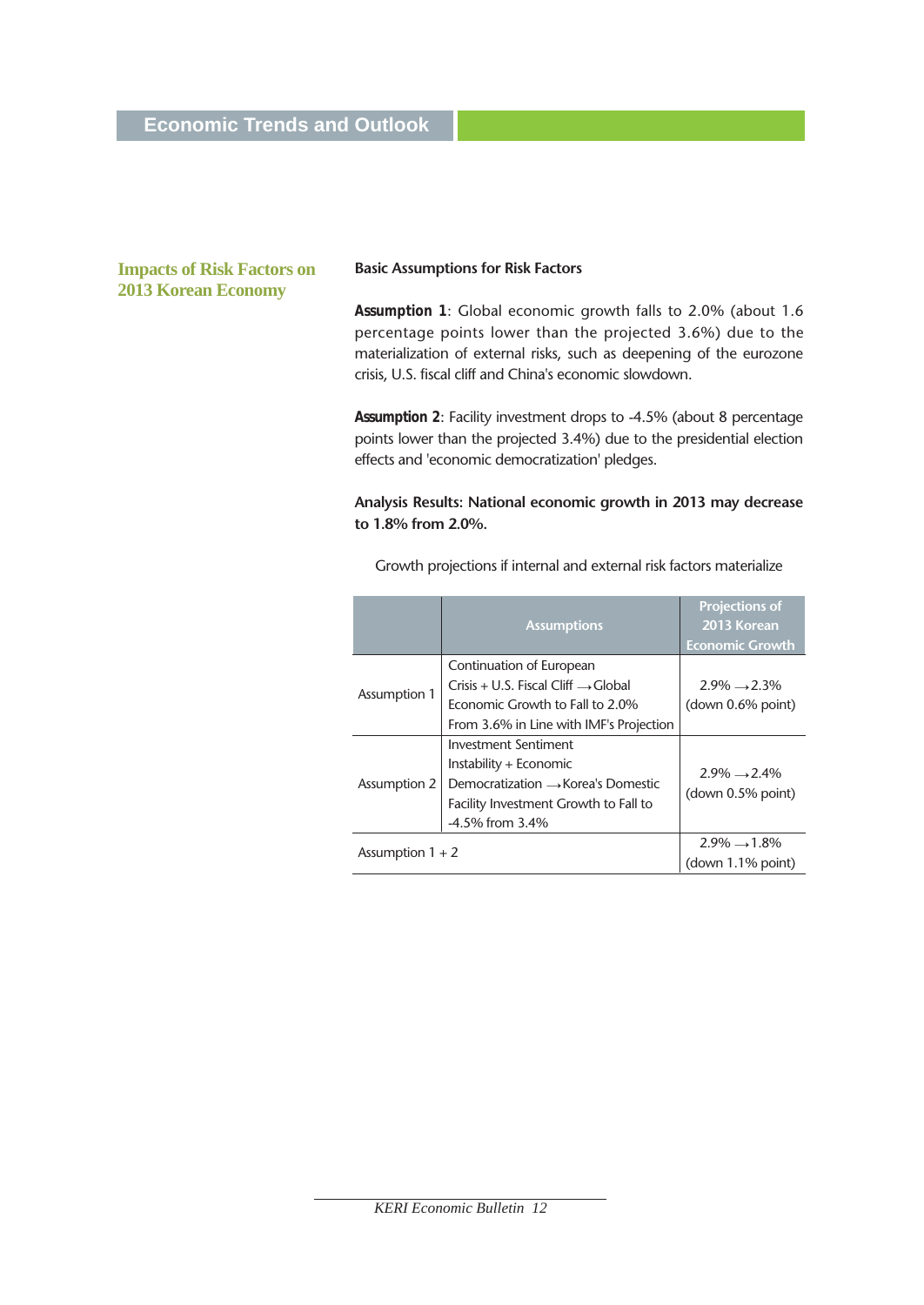# **Recent Publications**

## **A Study on the Guidelines for the Utilization of the Investor-State Dispute Settlement Mechanism (ISD) in the KORUS FTA for Korean Overseas Investors**

Research Monograph 12-04 Won Mog Choi

This study aims to summarize the ISD in the KORUS FTA and provide a comprehensive guideline for its use to Korean overseas investors. How to settle investment disputes directly affects the risk premium of investment and any overseas investor needs a proper guideline on the use of ISD, a universal tool for settling investment disputes in the contemporary business world.

In this light, this study begins with clear and comprehensive summaries and analysis of substantive and procedural rules of investment provisions of the KORUS FTA. On this base, check points on the use of ISD are derived and specific guidelines for its utilization are suggested for the benefit of investment companies considering investment or ISD claims in the United States.